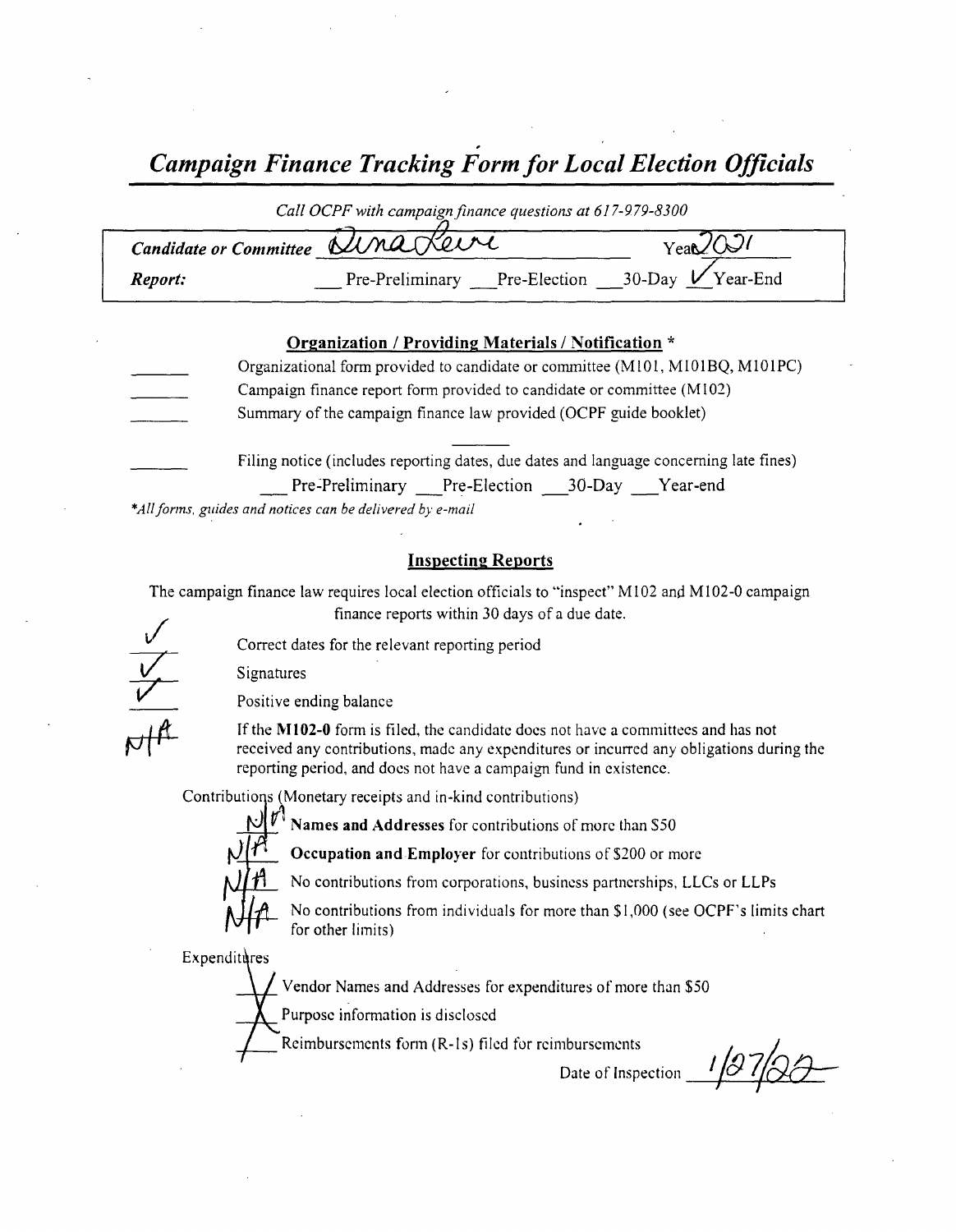| Form CPF M 102: Campaign Finance Report<br>V<br>G<br><b>Municipal Form</b><br>JAN 2 7 2022<br><b>Office of Campaign and Political Finance</b><br>Commonwealth<br>of Massachusetts                                                                                                                                                                                                                                                                                                                                                                                                                                                                                                                                          |  |  |  |  |
|----------------------------------------------------------------------------------------------------------------------------------------------------------------------------------------------------------------------------------------------------------------------------------------------------------------------------------------------------------------------------------------------------------------------------------------------------------------------------------------------------------------------------------------------------------------------------------------------------------------------------------------------------------------------------------------------------------------------------|--|--|--|--|
| File with: City or Town Clerk or Election Commission<br>IA OTOGO<br>Fill in Reporting Period dates:<br><b>Beginning Date:</b><br>10/16/2021<br><b>Ending Date:</b><br>12/31/2021                                                                                                                                                                                                                                                                                                                                                                                                                                                                                                                                           |  |  |  |  |
| Type of Report: (Check one)<br>8th day preceding preliminary<br>8th day preceding election<br>30 day after election<br>$\overline{X}$ year-end report<br>dissolution                                                                                                                                                                                                                                                                                                                                                                                                                                                                                                                                                       |  |  |  |  |
| Dina Levi<br>Committee to Elect Dina Levi                                                                                                                                                                                                                                                                                                                                                                                                                                                                                                                                                                                                                                                                                  |  |  |  |  |
| Candidate Full Name (if applicable)<br>Committee Name                                                                                                                                                                                                                                                                                                                                                                                                                                                                                                                                                                                                                                                                      |  |  |  |  |
| School Committee Member, Ward 5<br><b>Esther Roth-Katz</b><br>Name of Committee Treasurer<br>Office Sought and District                                                                                                                                                                                                                                                                                                                                                                                                                                                                                                                                                                                                    |  |  |  |  |
| 88 High Street, Florence MA 01062<br>21 Woodlawn Ave., Northampton, MA 01060                                                                                                                                                                                                                                                                                                                                                                                                                                                                                                                                                                                                                                               |  |  |  |  |
| <b>Residential Address</b><br><b>Committee Mailing Address</b>                                                                                                                                                                                                                                                                                                                                                                                                                                                                                                                                                                                                                                                             |  |  |  |  |
| (510) 205-3246<br>Telephone Number (optional):<br>Telephone Number (optional):                                                                                                                                                                                                                                                                                                                                                                                                                                                                                                                                                                                                                                             |  |  |  |  |
| <b>SUMMARY BALANCE INFORMATION:</b>                                                                                                                                                                                                                                                                                                                                                                                                                                                                                                                                                                                                                                                                                        |  |  |  |  |
| Line 1: Ending Balance from previous report<br>977.54                                                                                                                                                                                                                                                                                                                                                                                                                                                                                                                                                                                                                                                                      |  |  |  |  |
| Line 2: Total receipts this period (page 3, line 11)<br>n                                                                                                                                                                                                                                                                                                                                                                                                                                                                                                                                                                                                                                                                  |  |  |  |  |
| Line 3: Subtotal (line 1 plus line 2)                                                                                                                                                                                                                                                                                                                                                                                                                                                                                                                                                                                                                                                                                      |  |  |  |  |
| Line 4: Total expenditures this period (page 5, line 14)                                                                                                                                                                                                                                                                                                                                                                                                                                                                                                                                                                                                                                                                   |  |  |  |  |
| Line 5: Ending Balance (line 3 minus line 4)<br>977.54                                                                                                                                                                                                                                                                                                                                                                                                                                                                                                                                                                                                                                                                     |  |  |  |  |
| Line 6: Total in-kind contributions this period (page 6)                                                                                                                                                                                                                                                                                                                                                                                                                                                                                                                                                                                                                                                                   |  |  |  |  |
| Line 7: Total (all) outstanding liabilities (page 7)                                                                                                                                                                                                                                                                                                                                                                                                                                                                                                                                                                                                                                                                       |  |  |  |  |
| Line 8: Name of bank(s) used: UMass Five Colleges Federal Credit Union                                                                                                                                                                                                                                                                                                                                                                                                                                                                                                                                                                                                                                                     |  |  |  |  |
| <b>Affidavit of Committee Treasurer:</b><br>I certify that I have examined this report including attached schedules and it is, to the best of my knowledge and belief, a true and complete statement of all campaign finance<br>activity, including all contributions, loans, receipts, expenditures, disbursements, in-kind contributions and liabilities for this reporting period and represents the campaign<br>finance activity of all persons acting under the authority or on behalf of this committee in accordance with the requirements of M.G.L. c. 55.<br>Date:<br>Signed under the penalties of perjury:<br>(Treasurer's signature)<br>FOR CANDIDATE FILINGS ONLY: Affidavit of Candidate: (check 1 box only) |  |  |  |  |
| Candidate with Committee and no activity independent of the committee<br>I certify that I have examined this report including attached schedules and it is, to the best of my knowledge and belief, a true and complete statement of all campaign finance<br>⊠<br>activity, of all persons acting under the authority or on behalf of this committee in accordance with the requirements of M.G.L. c. 55. I have not received any contributions,<br>incurred any liabilities nor made any expenditures on my behalf during this reporting period.                                                                                                                                                                          |  |  |  |  |
| Candidate without Committee OR Candidate with independent activity filing separate report<br>I certify that I have examined this report including attached schedules and it is, to the best of my knowledge and belief, a true and complete statement of all campaign<br>finance activity, including contributions, loans, receipts, expenditures, disbursements, in-kind contributions and liabilities for this reporting period and represents the<br>campaign finance activity of all persons acting under the authority or on behalf of this committee in accordance with the requirements of M.G.L. c. 55.                                                                                                            |  |  |  |  |
| Date: 1/26/2022<br>Signed under the penalties of perjury:<br>(Candidate's signature)                                                                                                                                                                                                                                                                                                                                                                                                                                                                                                                                                                                                                                       |  |  |  |  |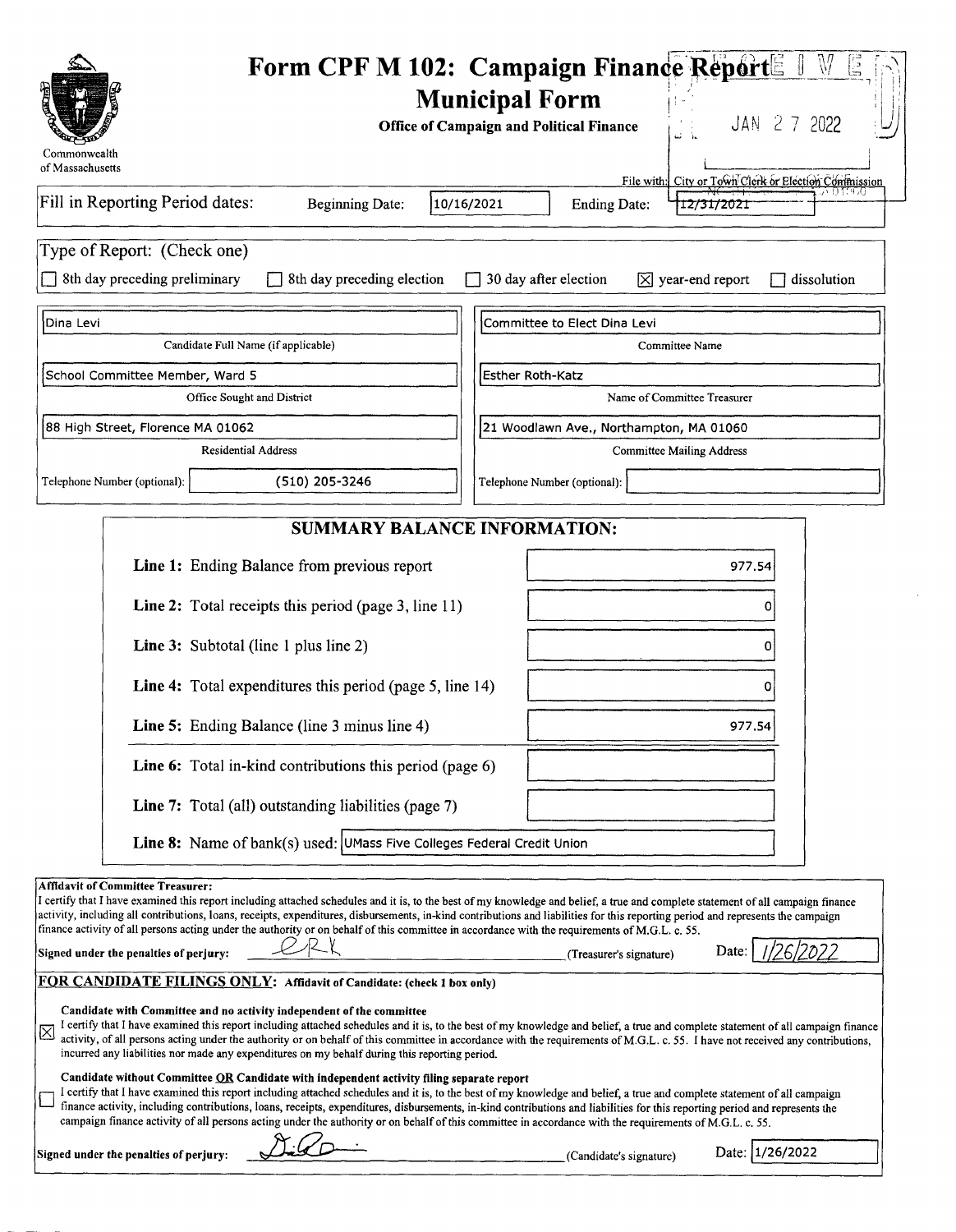# SCHEDULE A: RECEIPTS

M.G.L. c. 55 requires that the name and residential address be reported, in alphabetical order, for all receipts over \$50 in a calendar year. Committees must keep detailed accounts and records of all receipts, but need only itemize those receipts over\$ 50. In addition, the occupation and employer must be reported for all persons who contribute\$ 200 or more in <sup>a</sup> calendar year.

A" Schedule A: Receipts" attachment is available to complete, print and attach to this report, if additional pages are required to report all receipts. Please include your committee name and a page number on each page.)

| <b>Date Received</b>                                       | <b>Name and Residential Address</b> |                  | <b>Occupation &amp; Employer</b><br>(for contributions of \$200 or more) |
|------------------------------------------------------------|-------------------------------------|------------------|--------------------------------------------------------------------------|
|                                                            | (alphabetical listing required)     | Amount           |                                                                          |
|                                                            |                                     |                  |                                                                          |
|                                                            |                                     |                  |                                                                          |
|                                                            |                                     |                  |                                                                          |
|                                                            |                                     |                  |                                                                          |
|                                                            |                                     |                  |                                                                          |
|                                                            |                                     |                  |                                                                          |
|                                                            |                                     |                  |                                                                          |
|                                                            |                                     |                  |                                                                          |
|                                                            |                                     |                  |                                                                          |
|                                                            |                                     |                  |                                                                          |
|                                                            |                                     |                  |                                                                          |
|                                                            |                                     |                  |                                                                          |
|                                                            |                                     |                  |                                                                          |
|                                                            |                                     |                  |                                                                          |
|                                                            |                                     |                  |                                                                          |
|                                                            |                                     |                  |                                                                          |
|                                                            |                                     |                  |                                                                          |
|                                                            |                                     |                  |                                                                          |
|                                                            |                                     |                  |                                                                          |
|                                                            |                                     |                  |                                                                          |
|                                                            |                                     |                  |                                                                          |
|                                                            |                                     |                  |                                                                          |
|                                                            |                                     |                  |                                                                          |
|                                                            |                                     |                  |                                                                          |
|                                                            |                                     |                  |                                                                          |
|                                                            |                                     |                  |                                                                          |
|                                                            |                                     |                  |                                                                          |
|                                                            |                                     |                  |                                                                          |
|                                                            |                                     |                  |                                                                          |
| Line 9: Total Receipts over \$50 (or listed above)         |                                     | $\mathbf{0}$     |                                                                          |
| Line 10: Total Receipts \$50 and under* (not listed above) |                                     | $\boldsymbol{0}$ |                                                                          |
| Line 11: TOTAL RECEIPTS IN THE PERIOD                      |                                     | 0                | Enter on page 1, line 2<br>$\rightarrow$                                 |

If you have itemized receipts of\$ <sup>50</sup> and under, include them in line 9. Line <sup>10</sup> should include only those receipts not itemized above.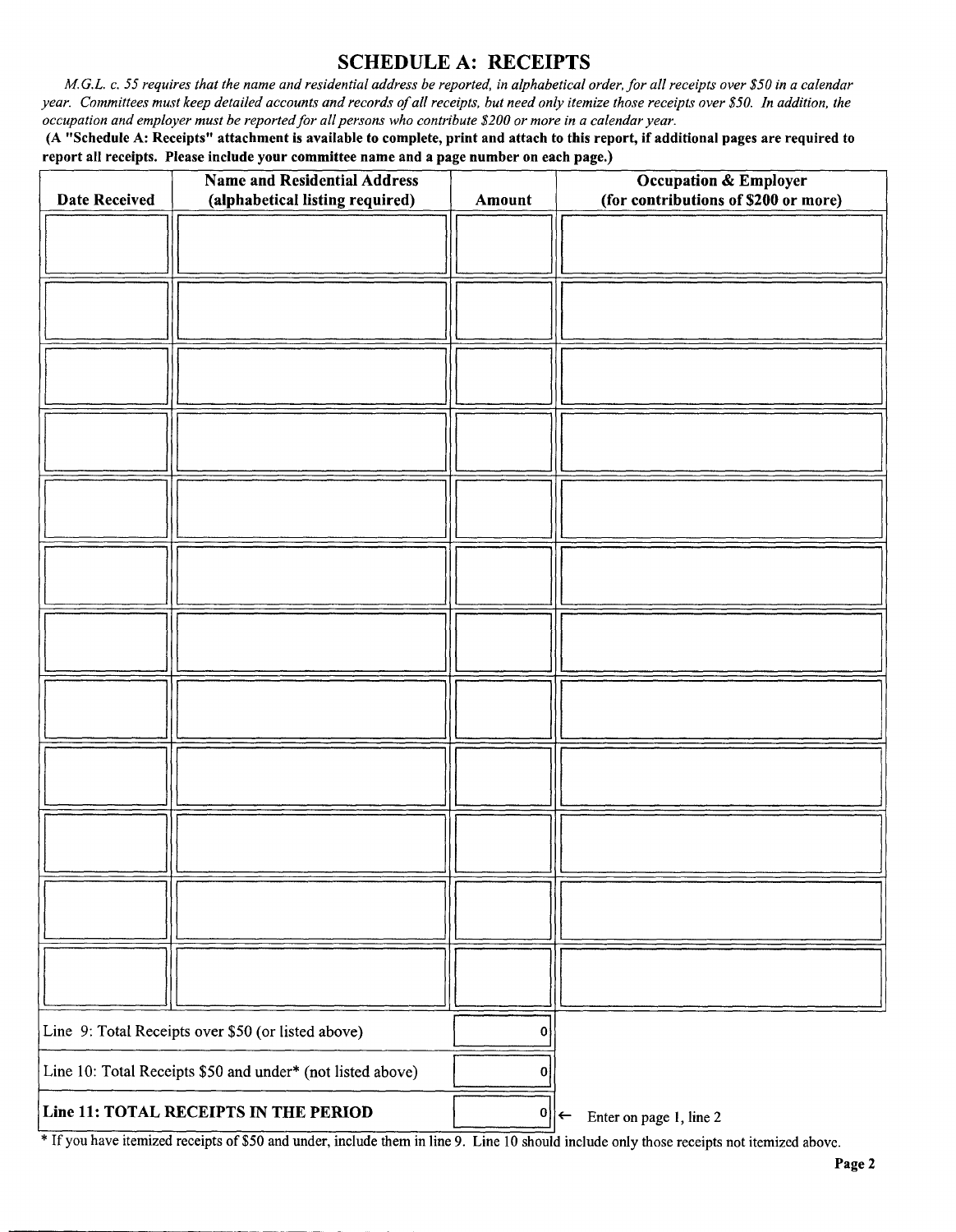# SCHEDULE A: RECEIPTS (continued)

| <b>Date Received</b>                                       | <b>Name and Residential Address</b><br>(alphabetical listing required) | Amount | <b>Occupation &amp; Employer</b><br>(for contributions of \$200 or more) |
|------------------------------------------------------------|------------------------------------------------------------------------|--------|--------------------------------------------------------------------------|
|                                                            |                                                                        |        |                                                                          |
|                                                            |                                                                        |        |                                                                          |
|                                                            |                                                                        |        |                                                                          |
|                                                            |                                                                        |        |                                                                          |
|                                                            |                                                                        |        |                                                                          |
|                                                            |                                                                        |        |                                                                          |
|                                                            |                                                                        |        |                                                                          |
|                                                            |                                                                        |        |                                                                          |
|                                                            |                                                                        |        |                                                                          |
|                                                            |                                                                        |        |                                                                          |
|                                                            |                                                                        |        |                                                                          |
|                                                            |                                                                        |        |                                                                          |
|                                                            |                                                                        |        |                                                                          |
|                                                            |                                                                        |        |                                                                          |
| Line 9: Total Receipts over \$50 (or listed above)         |                                                                        |        |                                                                          |
| Line 10: Total Receipts \$50 and under* (not listed above) |                                                                        |        |                                                                          |
| Line 11: TOTAL RECEIPTS IN THE PERIOD                      |                                                                        |        | Enter on page 1, line 2<br>$\leftarrow$                                  |

<sup>\*</sup> If you have itemized receipts of \$50 and under, include them in line 9. Line 10 should include only those receipts not itemized above.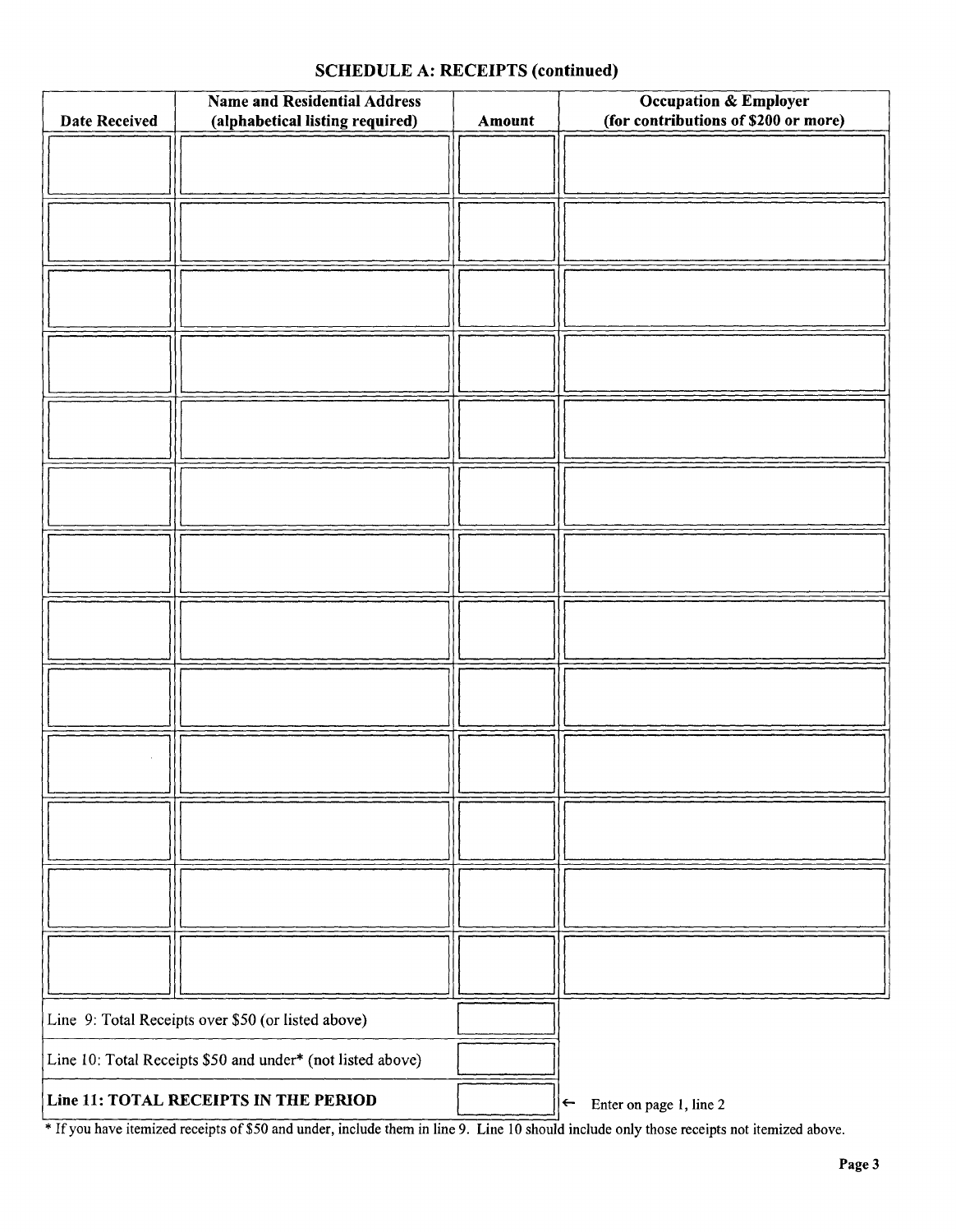# SCHEDULE B: EXPENDITURES

M.G.L. c. 55 requires committees to list, in alphabetical order, all expenditures over\$ 50 in a reporting period. Committees must keep detailed accounts and records of all expenditures, but need only itemize those over \$50. Expenditures \$50 and under may be added together, from committee records, and reported on line 13.

A " Schedule B: Expenditures" attachment is available to complete, print and attach to this report, if additional pages are required to report all expenditures. Please include your committee name and a page number on each page.)

| Date Paid                                                                          | To Whom Paid<br>(alphabetical listing) | Address | <b>Purpose of Expenditure</b> | <b>Amount</b> |
|------------------------------------------------------------------------------------|----------------------------------------|---------|-------------------------------|---------------|
|                                                                                    |                                        |         |                               |               |
|                                                                                    |                                        |         |                               |               |
|                                                                                    |                                        |         |                               |               |
|                                                                                    |                                        |         |                               |               |
|                                                                                    |                                        |         |                               |               |
|                                                                                    |                                        |         |                               |               |
|                                                                                    |                                        |         |                               |               |
|                                                                                    |                                        |         |                               |               |
|                                                                                    |                                        |         |                               |               |
|                                                                                    |                                        |         |                               |               |
|                                                                                    |                                        |         |                               |               |
|                                                                                    |                                        |         |                               |               |
|                                                                                    |                                        |         |                               |               |
|                                                                                    |                                        |         |                               |               |
|                                                                                    |                                        |         |                               |               |
|                                                                                    |                                        |         |                               |               |
|                                                                                    |                                        |         |                               |               |
|                                                                                    |                                        |         |                               |               |
|                                                                                    |                                        |         |                               |               |
| Line 12: Total Expenditures over \$50 (or listed above)                            |                                        |         | $\mathsf{o}$                  |               |
| Line 13: Total Expenditures \$50 and under* (not listed above)                     |                                        |         | 0                             |               |
| Line 14: TOTAL EXPENDITURES IN THE PERIOD<br>Enter on page 1, line 4 $\rightarrow$ |                                        |         | 0                             |               |

If you have itemized expenditures of\$ <sup>50</sup> and under, include them in line 12. Line <sup>13</sup> should include only those expenditures not itemized above. **Page 4** and the set of the set of the set of the set of the set of the set of the set of the set of the set of the set of the set of the set of the set of the set of the set of the set of the set of the set of the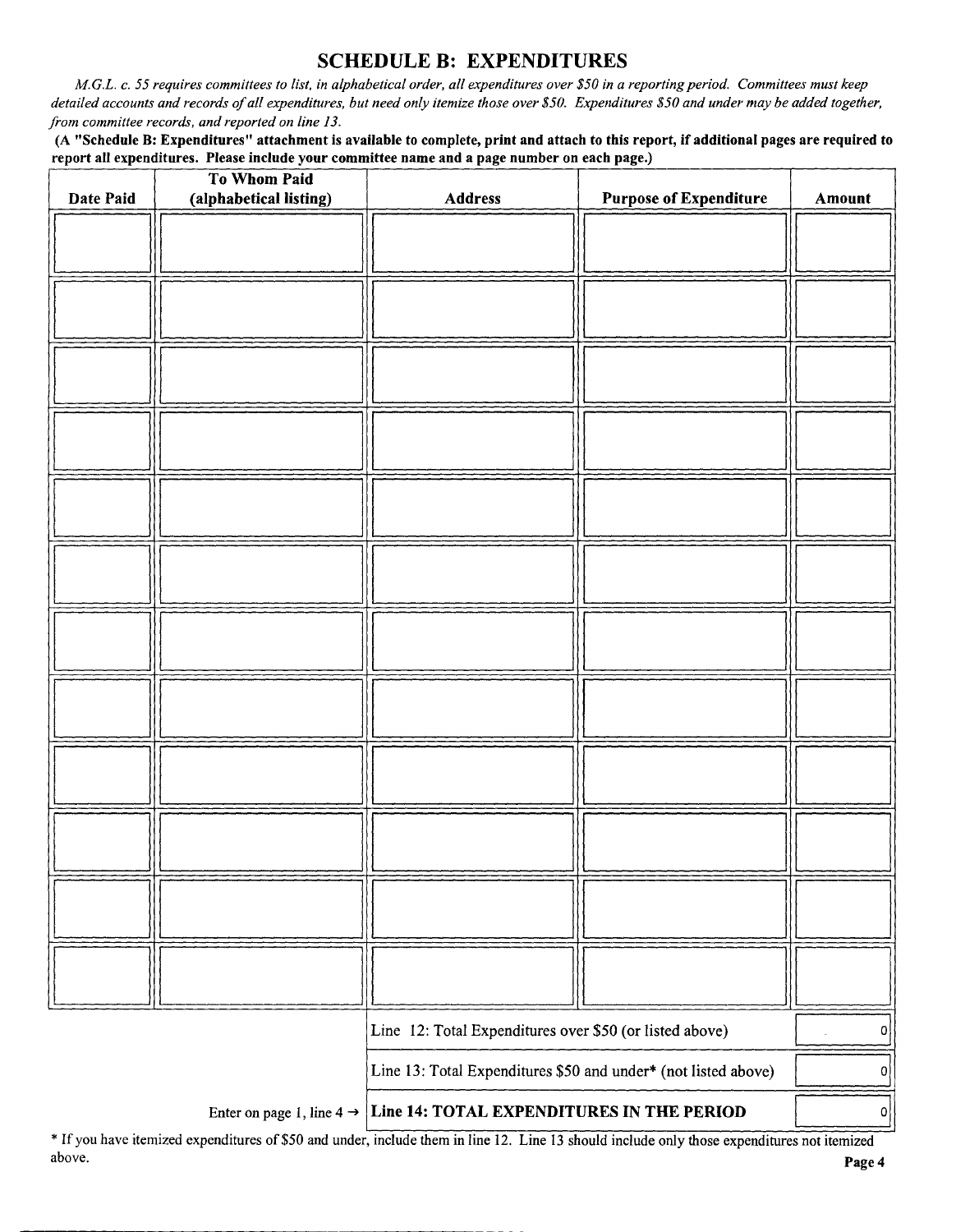# To Whom Paid Date Paid (alphabetical listing) Address | Purpose of Expenditure | Amount Line 12: Expenditures over \$50 (or listed above) Line 13: Expenditures \$50 and under\* (not listed above)

## SCHEDULE B: EXPENDITURES (continued)

Enter on page 1, line  $4 \rightarrow$  Line 14: TOTAL EXPENDITURES IN THE PERIOD

If you have itemized expenditures of\$50 and under, include them in line 12. Line <sup>13</sup> should include only those expenditures not itemized above.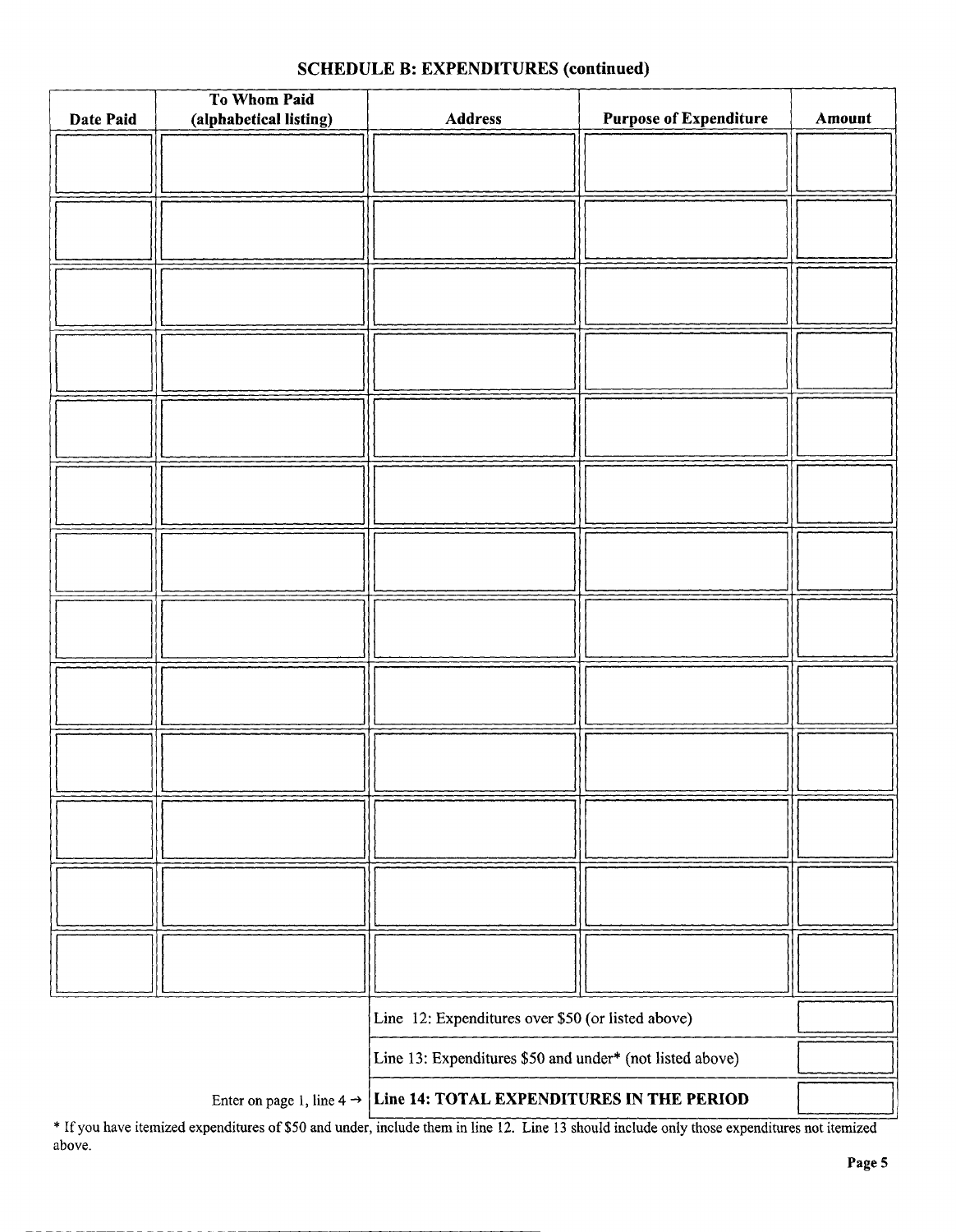# SCHEDULE C: " IN-KIND" CONTRIBUTIONS

Please itemize contributors who have made in-kind contributions of more than \$50. In-kind contributions \$50 and under may be added together from the committee's records and included in line 16 on page 1.

| <b>Date Received</b>                                                          | From Whom Received* | <b>Residential Address</b>                                 | <b>Description of Contribution</b> | Value |
|-------------------------------------------------------------------------------|---------------------|------------------------------------------------------------|------------------------------------|-------|
|                                                                               |                     |                                                            |                                    |       |
|                                                                               |                     |                                                            |                                    |       |
|                                                                               |                     |                                                            |                                    |       |
|                                                                               |                     |                                                            |                                    |       |
|                                                                               |                     |                                                            |                                    |       |
|                                                                               |                     |                                                            |                                    |       |
|                                                                               |                     |                                                            |                                    |       |
|                                                                               |                     |                                                            |                                    |       |
|                                                                               |                     |                                                            |                                    |       |
|                                                                               |                     |                                                            |                                    |       |
|                                                                               |                     |                                                            |                                    |       |
|                                                                               |                     |                                                            |                                    |       |
|                                                                               |                     |                                                            |                                    |       |
|                                                                               |                     |                                                            |                                    |       |
|                                                                               |                     |                                                            |                                    |       |
|                                                                               |                     |                                                            |                                    |       |
|                                                                               |                     |                                                            |                                    |       |
|                                                                               |                     |                                                            |                                    |       |
|                                                                               |                     | Line 15: In-Kind Contributions over \$50 (or listed above) |                                    | 0     |
| Line 16: In-Kind Contributions \$50 & under (not listed above)                |                     |                                                            | 0                                  |       |
| Line 17: TOTAL IN-KIND CONTRIBUTIONS<br>Enter on page 1, line 6 $\rightarrow$ |                     |                                                            | 0                                  |       |

\* If an in-kind contribution is received from a person who contributes more than \$50 in a calendar year, you must report the name and address of the contributor; in addition, if the contribution is \$200 or more, you must also report the contributor's occupation and employer.